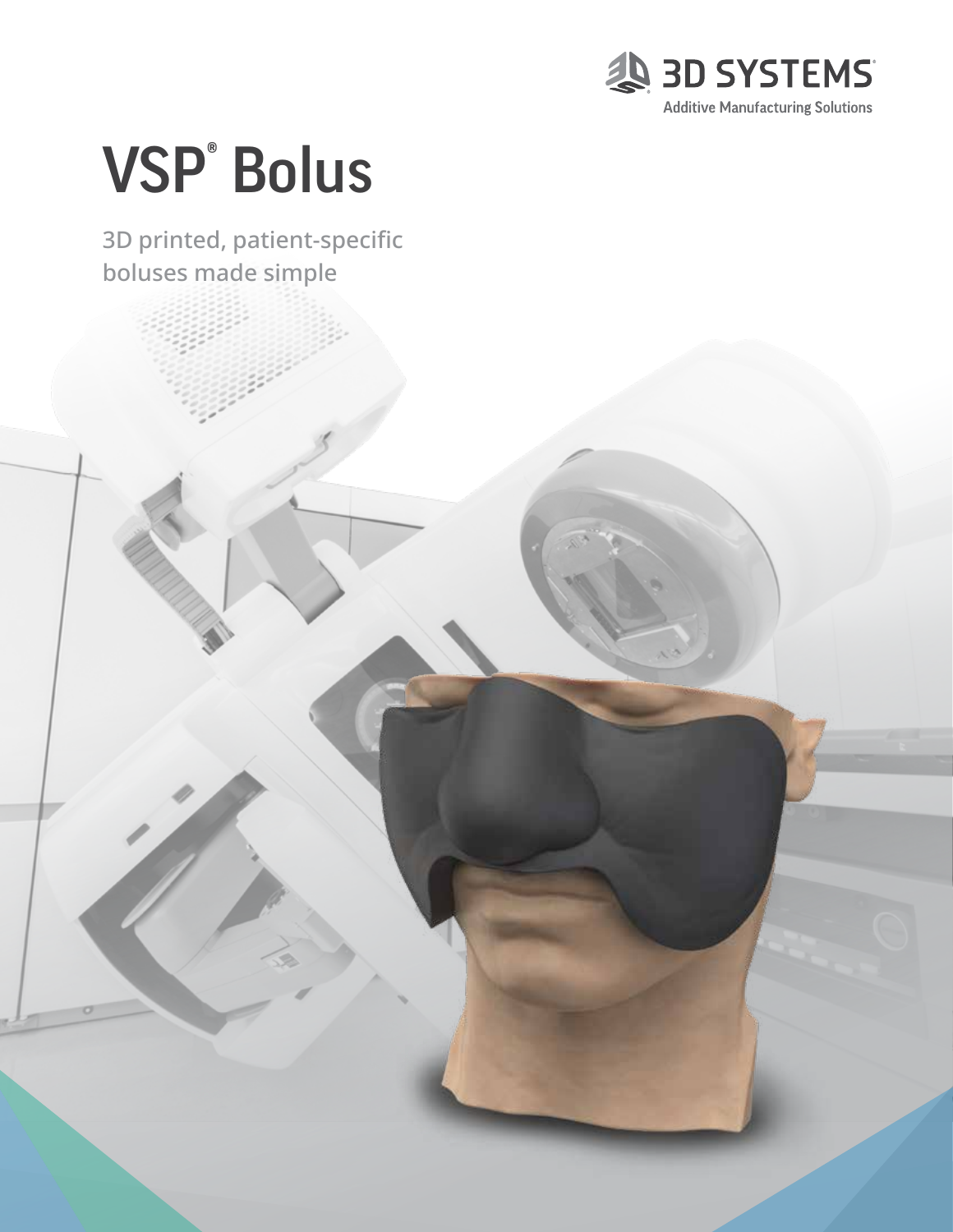**Patient-specific boluses can improve therapy modulation and patient comfort. Until now, however, these solutions have required you to either purchase your own 3D printer and/or develop design expertise and software knowledge to offer these customized devices. VSP® Bolus is different. By including the complete workflow from design to delivery, we make bolus personalization easy.**



Once we receive a patient's CT images (DICOM file) and treatment site identification, our FDA-cleared workflow begins. 3D Systems uses D2P® software to segment the imaging data and design a bolus to your specifications for your patient.

Once designed, we use professional-grade additive manufacturing processes from our certified medical device manufacturing facilities to produce a high-quality bolus.

Then, we quickly deliver a flexible, reusable bolus that conforms to your patient and provides them with a more comfortable experience.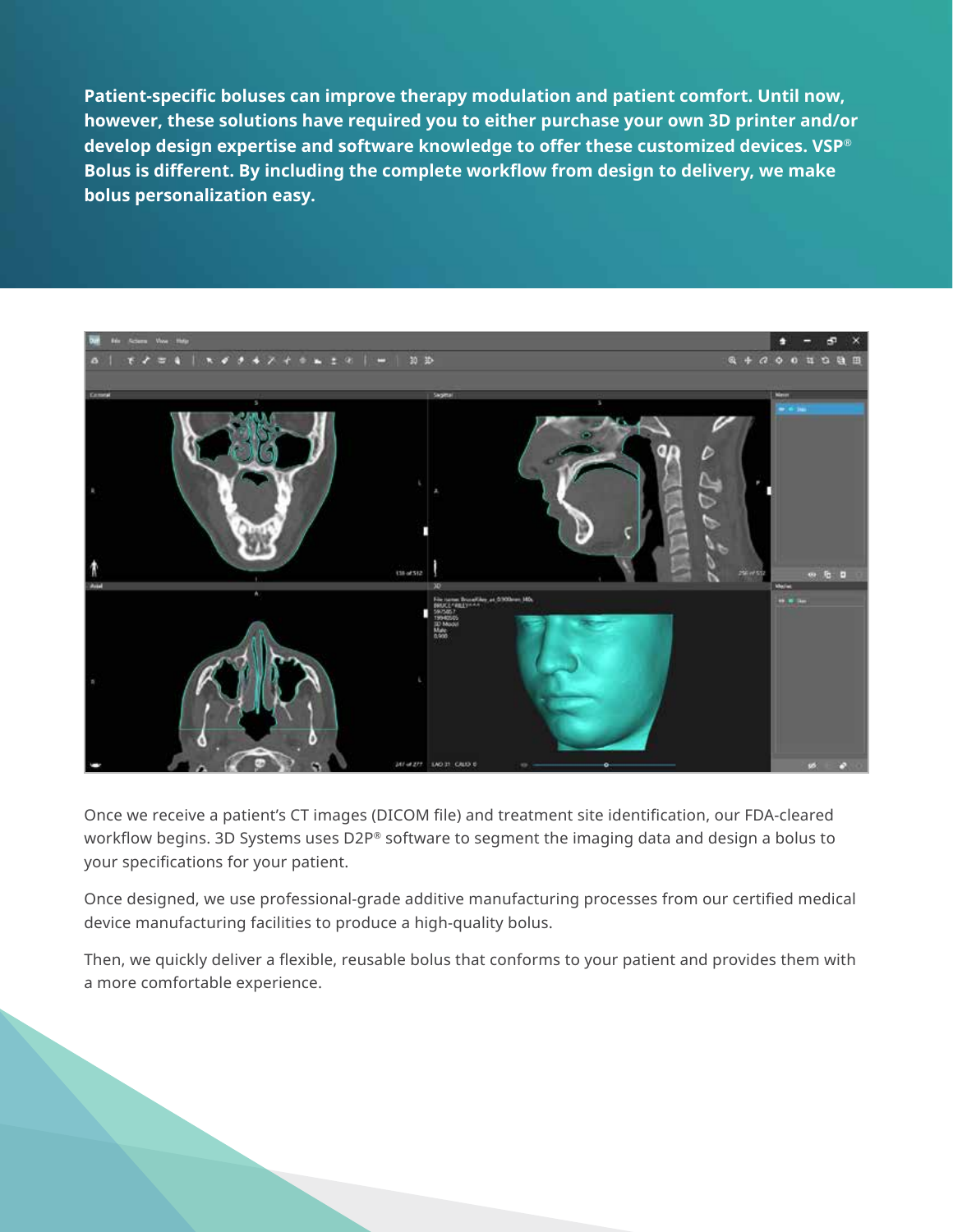#### **Optimize Radiotherapy Targeting with VSP® Bolus**

3D Systems set out to develop a 3D printed bolus that contours to a wide range of anatomies. The result is an elastomeric, biocompatible, uniform-thickness, patient-specific bolus that controls radiation dose delivery depth.

#### **Achieve Personalization without the Hassle**

- Improve patient comfort, fit, and pliability with our biocompatible VisiJet® M2E-BK70 material
- Reduce potential air gaps for improved treatment, especially for complex anatomies
- Eliminate the need for barriers; the material can be applied directly to the skin
- Reuse the device throughout the course of treatment
- Wrap the bolus 360 degrees around patient anatomy, if needed, enabled by the elastomeric properties of the material



#### **Gain the Additive Advantage**

When it comes to personalizing patient outcomes, 3D Systems can help you stay ahead of the curve. You can count on our 3D printing technologies and industry-leading expertise. In fact, since we began helping medical device manufacturers and healthcare providers integrate additive manufacturing 30 years ago, we have hit some impressive milestones.



**140K+**

**Patient-matched cases & devices delivered** 

**100+ FDA cleared & CE marked devices supported**